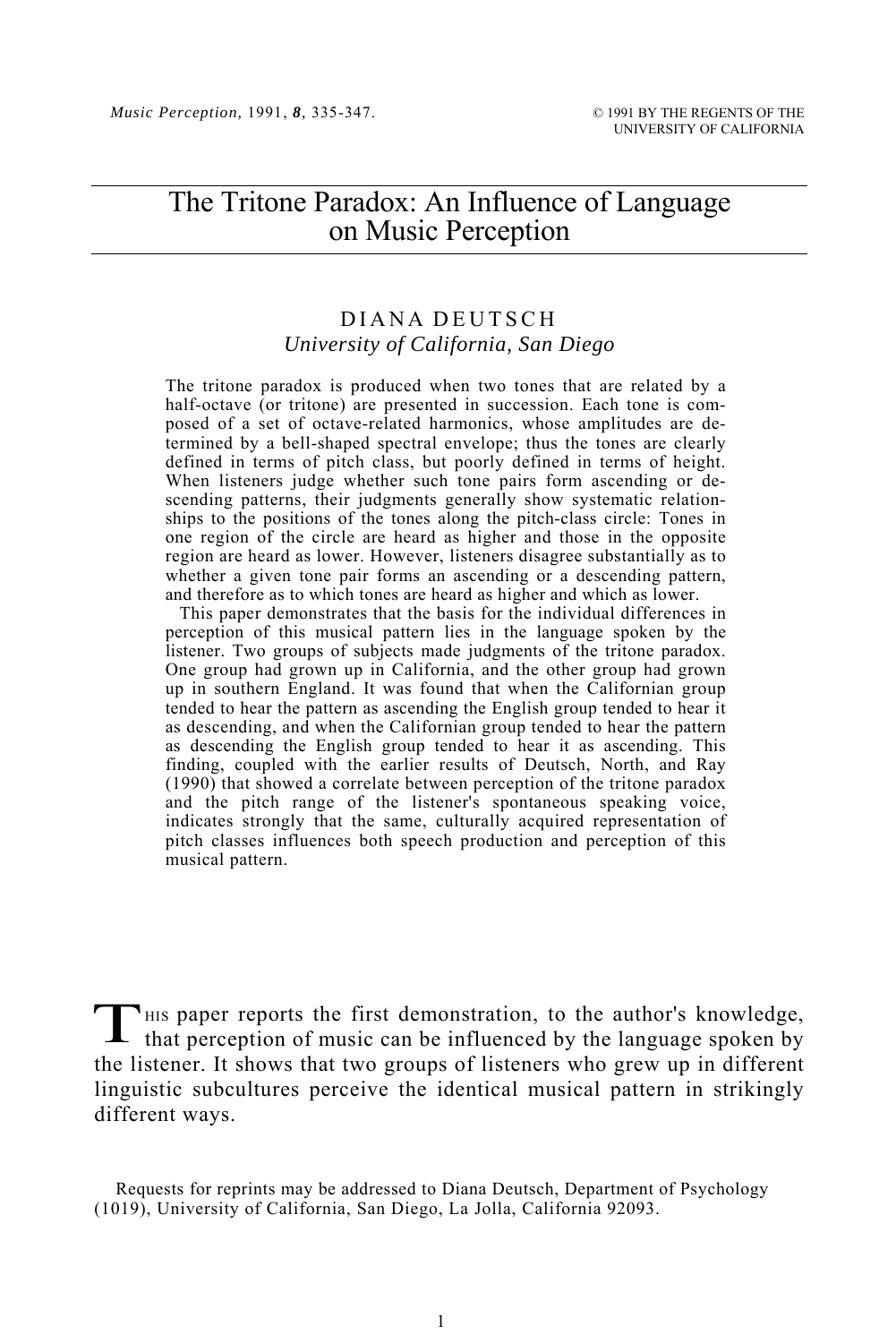The pattern used to demonstrate this relationship is known as the tritone paradox (Deutsch, 1986, 1987; Deutsch, Kuyper, & Fisher, 1987; Deutsch, North, & Ray, 1990). It consists of two successively presented tones that are related by a half-octave, or tritone. For example, C might be presented followed by  $F#$ , or D followed by  $G#$ , and so on. Each tone is composed of a set of harmonics that stand in octave relation, and whose amplitudes are scaled by a fixed, bell-shaped spectral envelope (Figure 1). The tones are therefore well-defined in terms of pitch class (C, C#, D, and so on) but are poorly defined in terms of height. When listeners determine whether such tone pairs form ascending or descending patterns, their judgments usually display systematic relationships to the positions of the tones along the pitch-class circle: Tones in one region of the circle are heard as higher and tones in the opposite region are heard as lower. However, there is striking disagreement among listeners as to which patterns are heard as ascending and which as descending, and therefore as to which tones are heard as higher and which as lower. For example, some listeners hear the pattern C#-G as ascending and the pattern G-C# as descending, so that for these listeners, pitch class G is heard as higher and



**Fig. 1.** Spectral composition of a tone pair producing the tritone paradox. Here the spectral envelope is centered at  $C_5$ . The upper graph represents a tone of pitch class D, and the lower graph represents a tone of pitch class G#.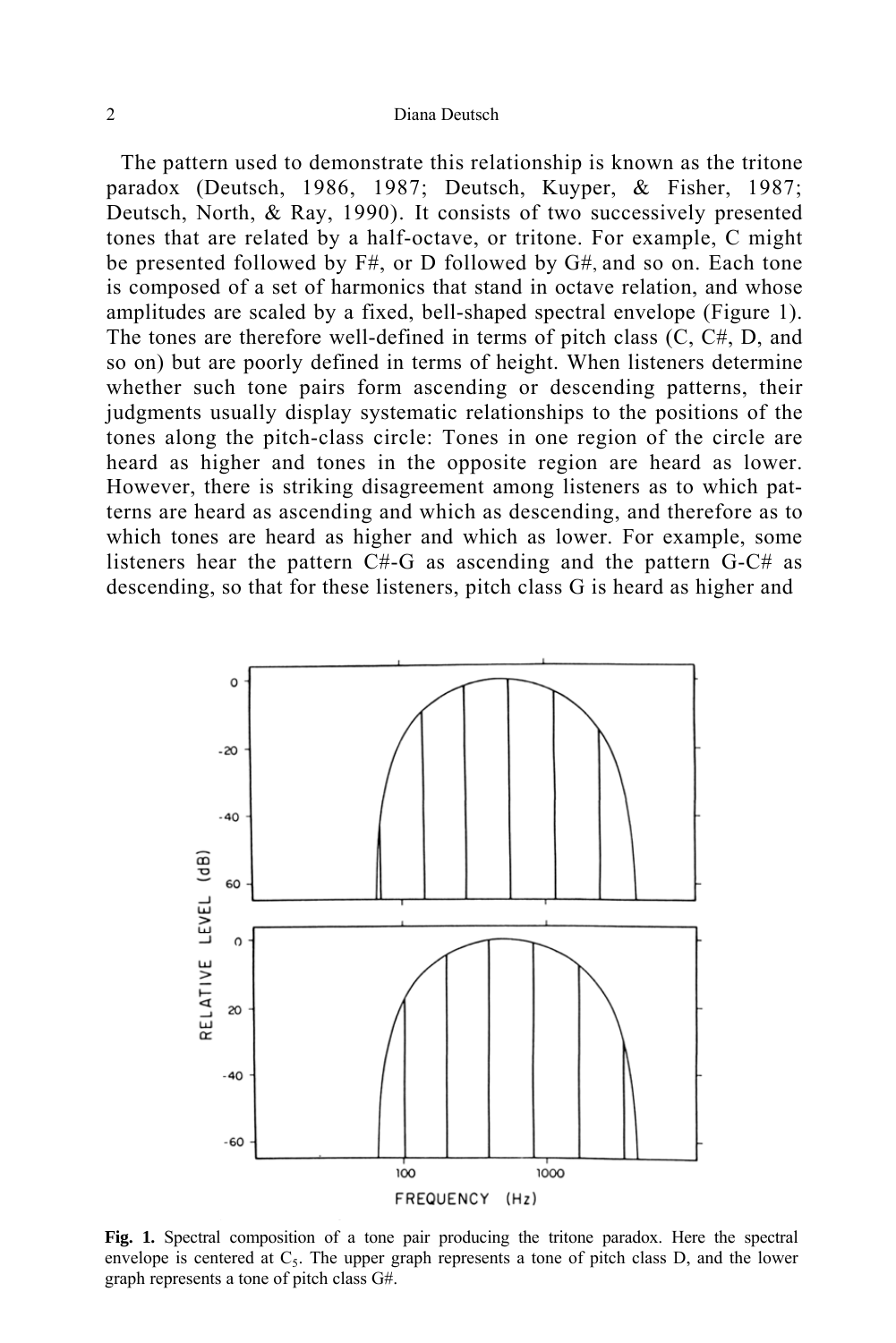pitch class C# as lower. However, other listeners hear the pattern C#-G as *descending* and the pattern G-C# as *ascending,* so that for these listeners the converse holds: pitch class C# is heard as higher and pitch class G as lower.

The tritone paradox has been found to occur in the large majority of subjects in a sizeable population, showing that the phenomenon is not confined to a few selected individuals (Deutsch et al., 1987). Within this population, no correlate with musical training was obtained, either in terms of the size of the effect, or its direction, or the probability of obtaining it. These findings indicate strongly that the phenomenon is not musical in origin. A number of studies have also ruled out explanations in terms of low-level characteristics of the hearing mechanism. For many subjects, the profiles relating pitch class to perceived height are largely unaltered when the position of the spectral envelope is shifted over a three-octave range (Deutsch, 1987). In addition, the profiles are unrelated to patterns of relative loudness for the harmonic components of the tones when these are compared individually (Deutsch, in preparation).

A number of informal observations led the author to hypothesize that perception of the tritone paradox might be related to the processing of speech sounds. Specifically, it was conjectured that the listener develops a long-term representation of the pitch range of his or her speaking voice, and that included in this representation is a delimitation of the octave band in which the largest proportion of pitch values occurs. It was further conjectured that the pitch classes delimiting this octave band for speech are taken as defining the highest position along the pitch class circle, and that this in turn determines the orientation of the pitch class circle with respect to height.

A study was undertaken to test this hypothesis (Deutsch et al., 1990, see also Deutsch, 1989). Subjects were selected who showed clear relationships between pitch class and perceived height in making judgments of the tritone paradox. A 15-min recording of spontaneous speech was taken from each subject, and from this recording the octave band containing the largest number of pitch values was determined. Comparing across subjects, a significant correspondence was indeed obtained between the pitch classes delimiting this octave band for speech and those defining the highest position along the pitch-class circle, as determined by judgments of the tritone paradox.

The findings from this experiment are in accordance with the hypothesis that perception of the tritone paradox is based on a representation of the pitch-class circle by the listener, whose orientation is related to the pitch range of his or her speaking voice. Two versions of this hypothesis may then be advanced. The first, and more restricted, version does not assume that the listener's vocal range for speech is itself determined by such an acquired template. The second, and broader, version assumes that this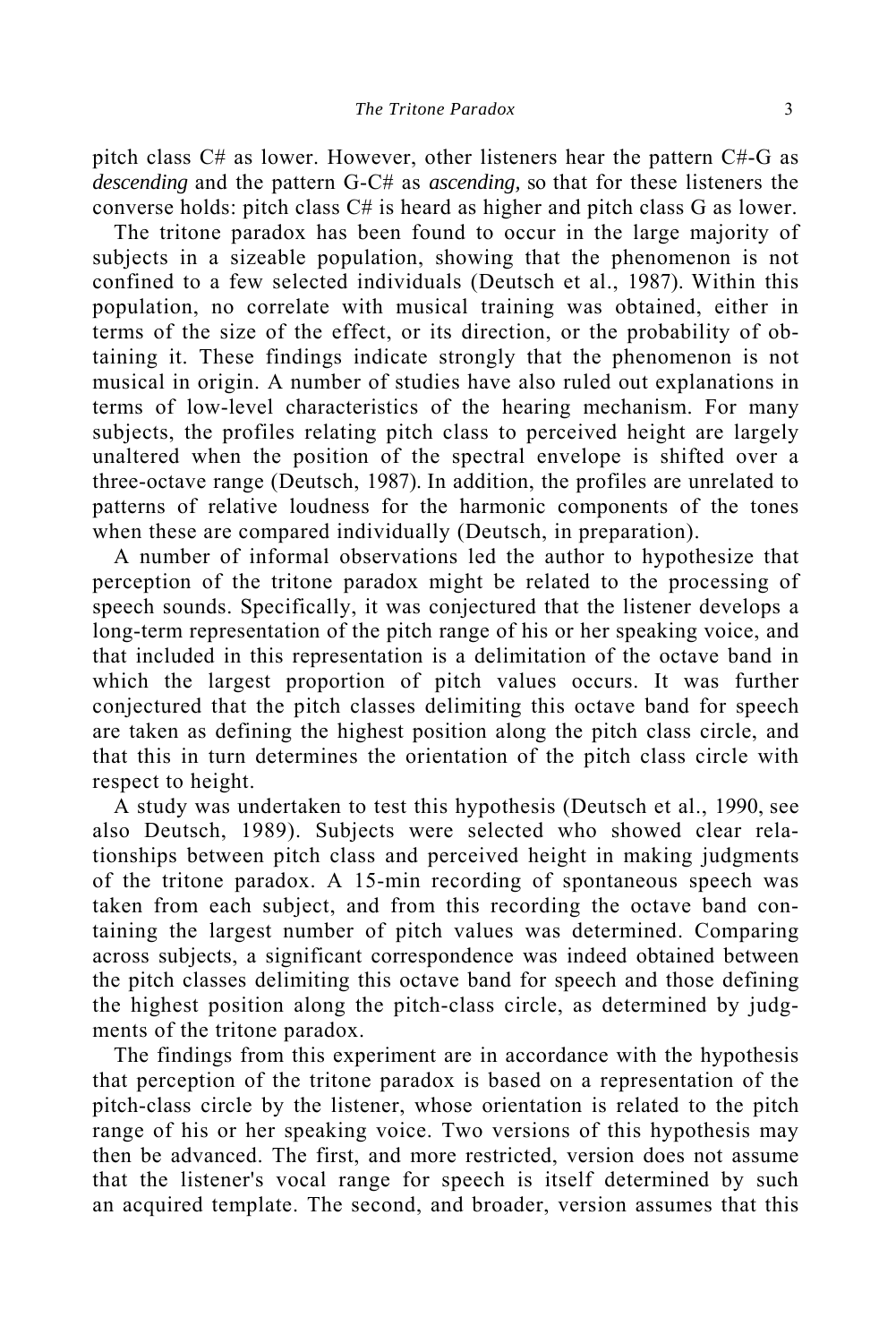template is acquired developmentally through exposure to speech produced by others, and that it is used both to evaluate perceived speech, and also to constrain the listener's own speech output. The characteristics of this learned template would therefore be expected to vary across linguistic groups, in a fashion similar to other speech characteristics such as vowel quality. On this line of reasoning, the orientation of the pitch-class circle with respect to height, as reflected in judgments of the tritone paradox, should be similar for individuals within a linguistic group, but should vary for individuals across linguistic groups.

Evidence for the second hypothesis was provided in the earlier study of Deutsch et al.  $(1987)$ . An orderly distribution of peak pitch classes<sup>1</sup> was found among a sizeable group of subjects who were undergraduates at the University of California, San Diego. As shown in Figure 2, C# and D occurred most frequently as peak pitch classes, the frequency of occurrence of the other pitch classes falling off on either side of these. Although no information was obtained concerning the linguistic backgrounds of these subjects, it can be assumed that the majority had grown up in California and were from the same linguistic subculture.

The present study was undertaken as a direct test of the hypothesis that listeners in a given linguistic subculture should tend to agree in terms of the orientation of the pitch-class circle with respect to height, and that listeners in different linguistic subcultures should tend to disagree. The two



**Fig. 2.** Distribution of peak pitch classes within a subject population consisting of undergraduates at the University of California, San Diego. Redrawn from Deutsch et al. (1987).

<sup>1.</sup> The term "peak pitch classes" here refers to the two pitch classes that define the highest position along the pitch-class circle, as determined by judgments of the tritone paradox. See the Results section and Figures 3 and 4 for details.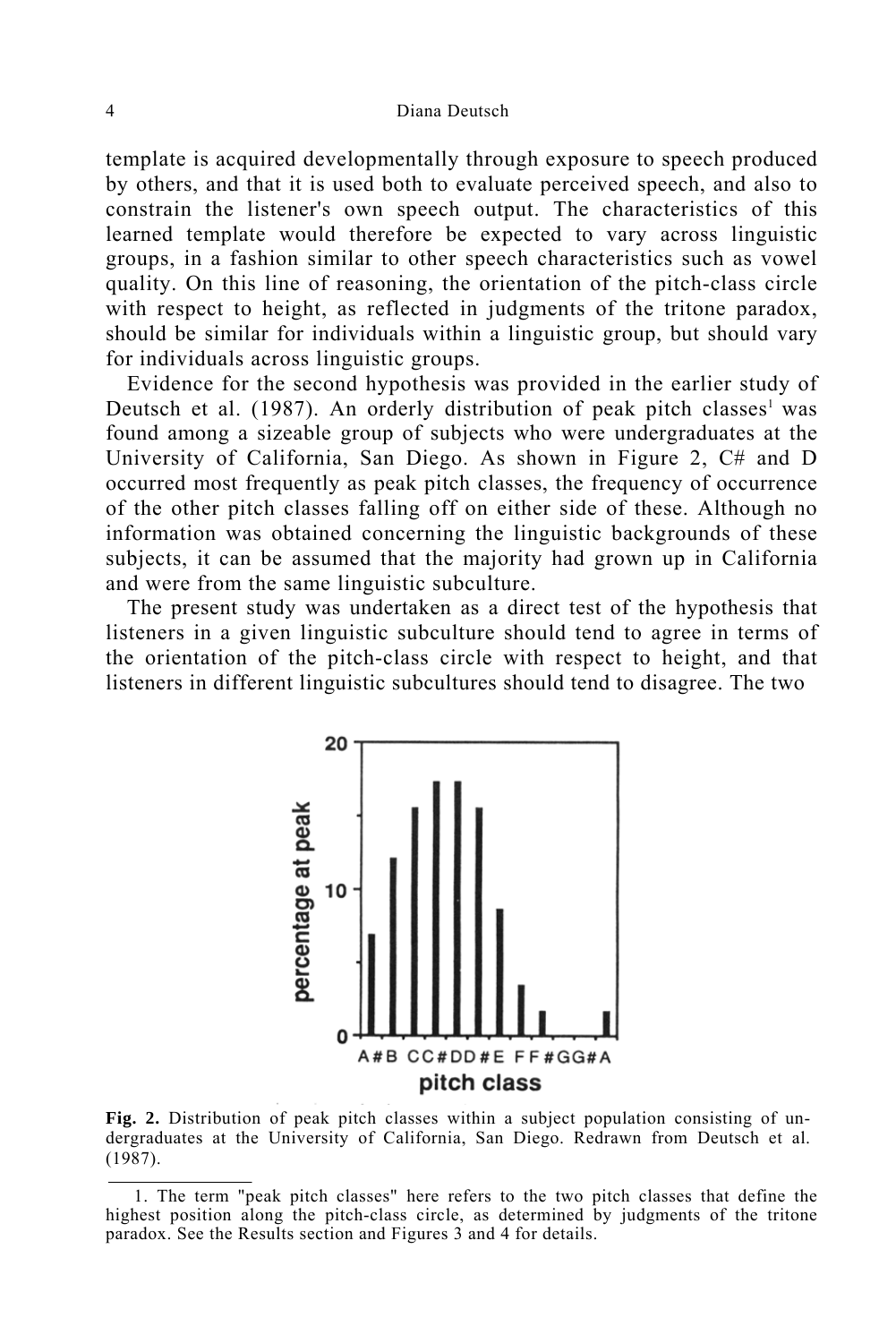groups chosen to test this hypothesis consisted of individuals who had grown up in California and those who had grown up in southern England. (This choice was motivated by the author's informal observation that individuals from these two backgrounds tended to hear the tritone paradox in opposite ways.) It was predicted that the first group would show a distribution of peak pitch classes similar to that obtained by Deutsch et al. (1987) in the study of Californian undergraduates, but that the second group would show a different distribution.

### **Method**

#### SUBJECTS

Two groups of subjects participated in the experiment and were paid for their services. They were selected without regard for musical training, on the basis of obtaining no more than six errors out of a possible 48 in a preliminary experiment in which they judged whether sinusoidal tone pairs that were related by a half-octave formed ascending or descending patterns. All subjects were free of clinical hearing deficits, as determined by audiometry. The subjects in the first group ( $N = 24$ ) had all grown up in California and had all spent the previous year in California. The subjects in the second group ( $N = 12$ ) had all grown up in southern England, although most were now living in California. No subject in the Californian group had a parent who had grown up in England, and no subject in the English group had a parent who had grown up in California.

#### STIMULUS PATTERNS

The tones all consisted of six sinusoids that stood in octave relation and whose amplitudes were determined by a fixed, bell-shaped spectral envelope (Figure 1). The general form of the equation describing the envelope is as follows:

$$
A(f) = 0.5 - 0.05 \cos \left[ \frac{2\pi}{\gamma} \log \beta \left( \frac{f}{f_{\min}} \right) \right] \quad f_{\min} \le f \le \beta^{\gamma} f_{\min}
$$

where  $A(f)$  is the relative amplitude of a given sinusoid at frequency *f* Hz,  $\beta$  is the frequency ratio formed by adjacent sinusoids (thus for octave spacing,  $β = 2$ ),  $γ$  is the number of  $β$  cycles spanned), and  $f_{\text{min}}$  is the minimum frequency for which the amplitude is nonzero. Thus the maximum frequency for which the amplitude is nonzero is γβ cycles above  $f_{\text{min}}$ . Throughout, the values  $\beta = 2$  and  $\gamma = 6$  were used, so that the spectral envelope always spanned exactly six octaves, from  $f_{\text{min}}$  to 64  $f_{\text{min}}$ .

In order to control for possible effects of the relative amplitudes or loudnesses of the sinusoidal components, tone pairs were created under envelopes that were placed at four different positions along the spectrum. The envelopes were centered at 262 Hz  $(C_4)$ , 370 Hz  $(F#_4)$ , 523 Hz  $(C_5)$ , and 740 Hz  $(F#_5)$ , and so were spaced at half-octave intervals. We can observe that the relative amplitudes of the sinusoidal components of tones at any given pitch class when generated under the envelopes centered at  $C_4$  and  $C_5$  were identical to those at the pitch class a half-octave removed when generated under the envelopes centered at  $F#_4$ and  $F_{\text{H5}}$ . (As an example, the sinusoidal components of the tones comprising the D-G# pattern, when generated under envelopes centered at  $C_4$  and  $C_5$ , were identical to those comprising the G#-D pattern, when generated under envelopes centered at  $F#_4$  and  $F#_5$ . The averaging of results obtained by using these different spectral envelopes enabled the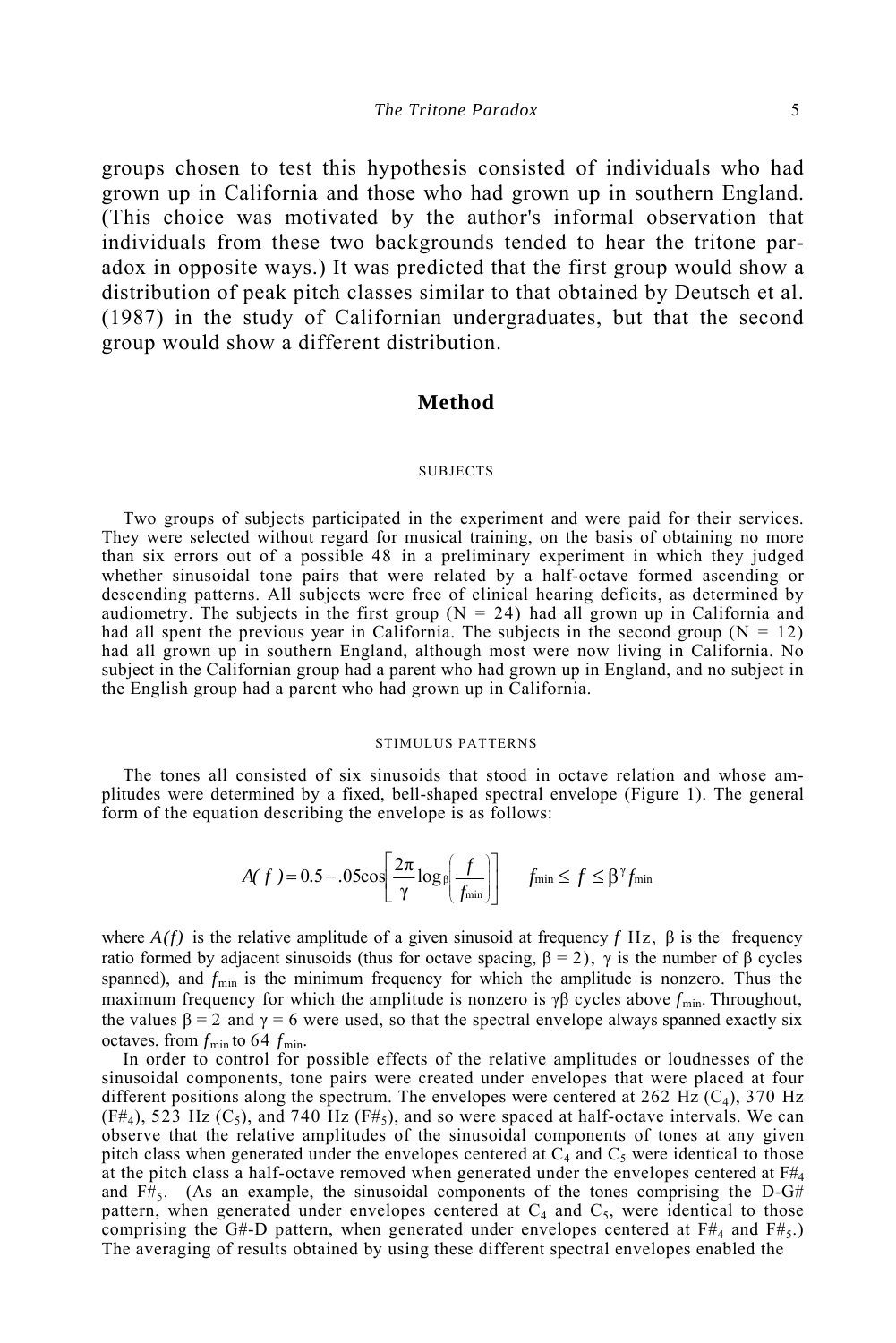balancing out of possible effects of the relative amplitudes of the sinusoidal components of the tones.

Twelve tone pairs were generated under each of the four spectral envelopes, corresponding to the pitch-class pairings  $C$ -F#,  $C$ #-G,  $D$ -G#,  $D#$ -A;  $E$ -A#, F-B,  $F#$ -C, G-C#,  $\hat{G}$ #-D,  $\hat{A}$ -D#,  $A$ #-E, and B-F. There were therefore 48 tone pairs altogether. All tones were 500 msec in duration, with no gaps between tones within a pair. The tones were all of equal amplitude.

The tone pairs were presented in blocks of 12, each block consisting of tones generated under one of the spectral envelopes and containing one example of each of the 12 pitchclass pairings. Within blocks, the 12 tone pairs were presented in any of four orderings. The orderings were random, with the restriction that the same pitch class did not occur in any two consecutive trials. In this way, 16 blocks were created altogether, with each of the four orderings employed once for each of the four positions of the spectral envelope.

#### PROCEDURE

Subjects were tested in soundproof booths. On each trial, a tone pair was presented, and the subject judged whether it formed an ascending or a descending pattern. Within blocks, tone pairs were separated by 5-sec intertrial intervals, and there were 1-min pauses between blocks. There was a 5-min break between the eighth and ninth blocks. Each subject served in two sessions, and all 16 blocks were presented in each session. The data from the two sessions were averaged. Several practice trials were administered at the beginning of each session.

#### APPARATUS

The tones were generated on a VAX 11/780 computer, interfaced with a DSC-200 Audio Data Conversion System. They were recorded and played back on a Sony PCM-F1 digital audio processor. The output was passed through a Crown amplifier and presented to subjects binaurally through headphones (Grason-Stadler TDH-49) at a level of approximately 72 dB SPL.

## **Results**

The percentage of judgments that a tone pair formed a descending pattern was plotted as a function of the pitch class of the first tone of the pair. The graphs in Figure 3 display the data obtained from six subjects, in each case averaged over two sessions. Three of the subjects were from England, and three were from California. As exemplified in these graphs, judgments were strongly influenced by the positions of the tones along the pitch-class circle. However, also as exemplified here, the direction of this influence varied substantially across subjects.

In order to investigate the form of relationship between pitch class and perceived height within each subject population, the following procedure was used. (This was identical to the procedure adopted earlier by Deutsch et al., 1987). For each subject, the pitch-class circle was bisected so as to maximize the difference between the averaged scores within the two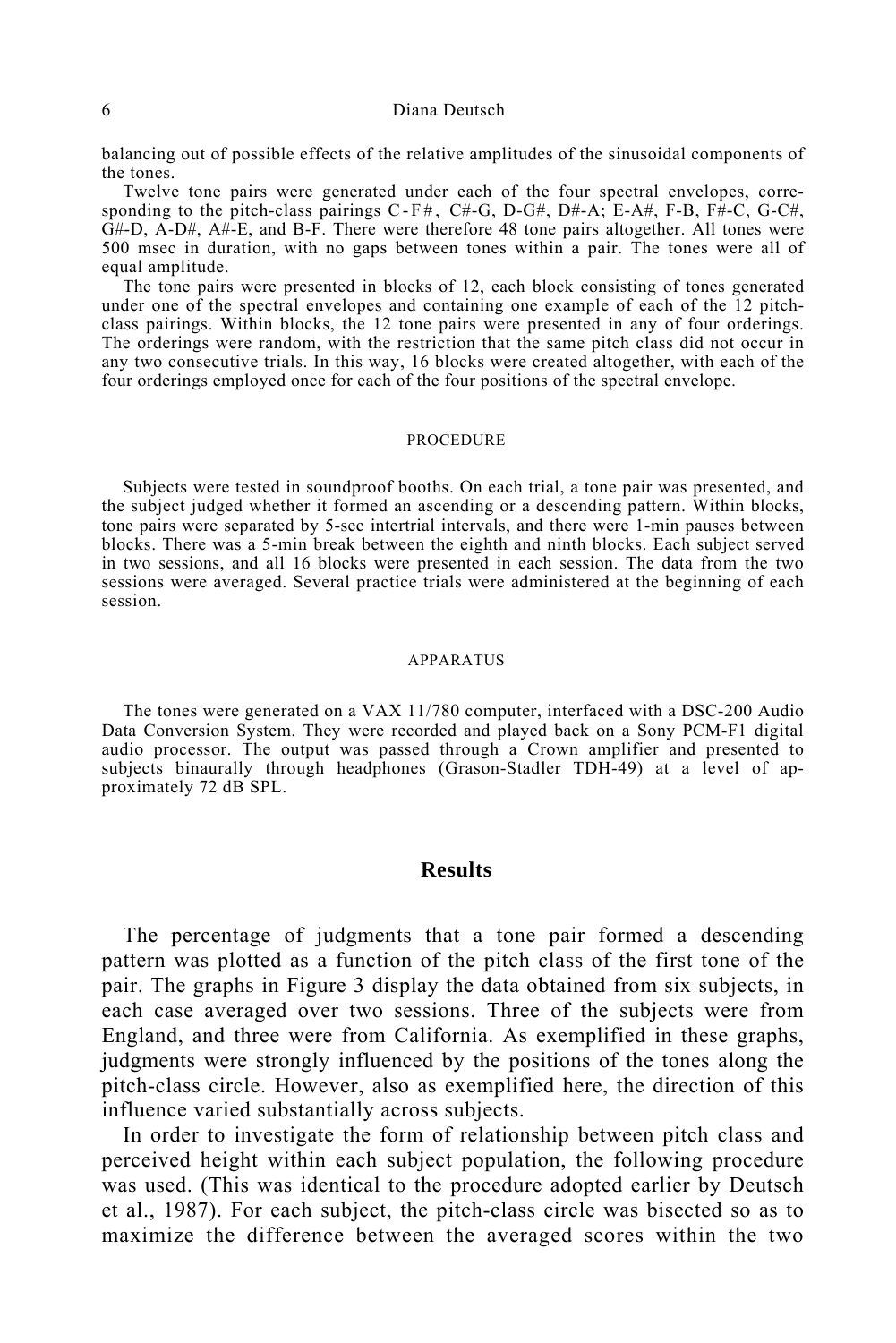

# PITCH CLASS OF FIRST TONE

**Fig. 3.** Percentages of judgments that a tone pair formed a descending pattern, plotted as a function of the pitch class of the first tone of the pair. The three upper graphs show the results from English subjects, and the three lower graphs show the results from Californian subjects.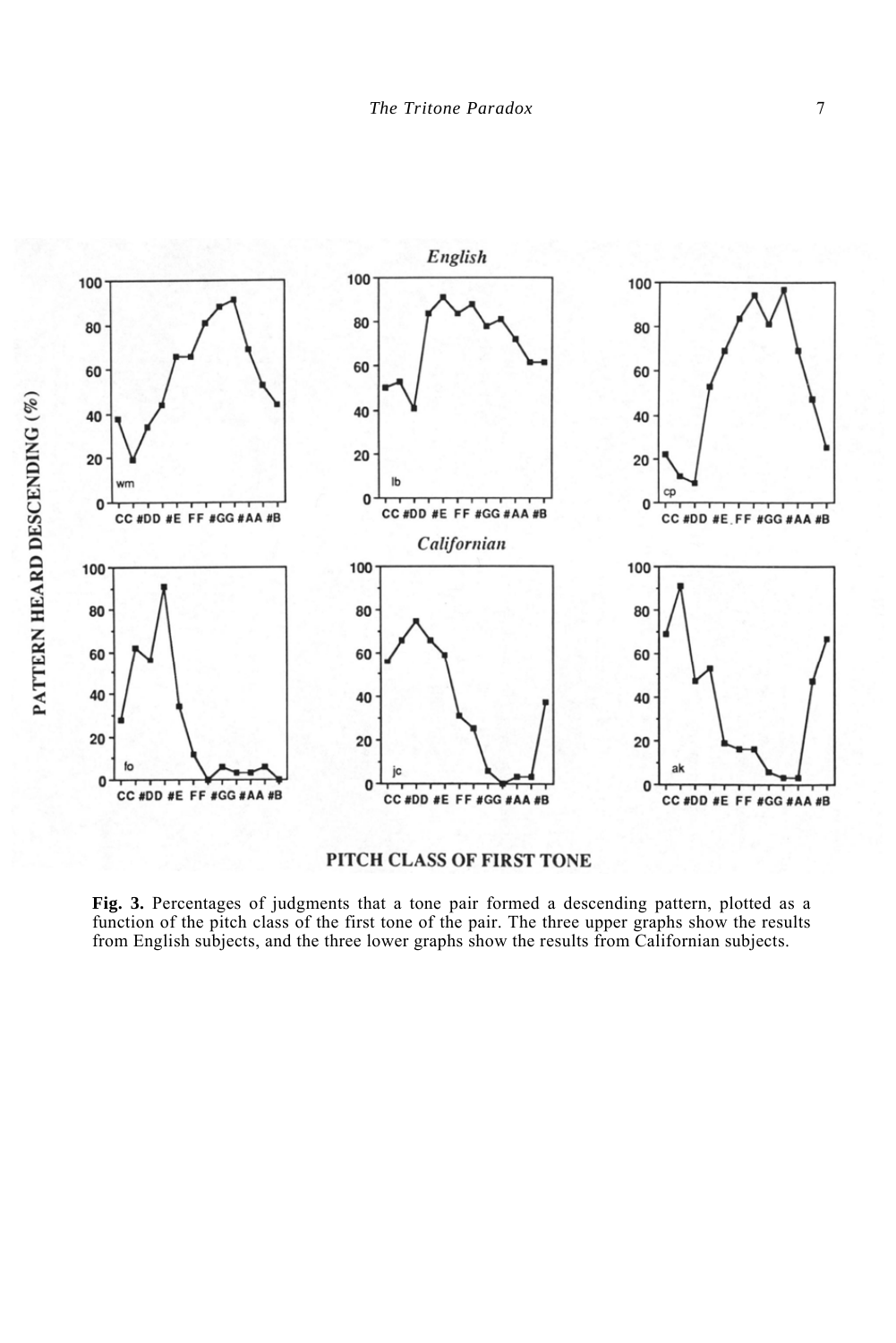halves. Next, the circle was oriented so that the line of bisection was horizontal. The data were then retabulated, with the leftmost pitch class of the upper half of the circle taking the first position, its clockwise neighbor taking the second position, and so on. In this way, the peak pitch classes were defined as those that stood at the peak of the normalized circle (i.e., at the third and fourth positions as here defined). So, for example, from the graphs shown in Figure 3, the peak pitch classes for subject AK were C and  $C#$ , and those for subject CP were  $F#$  and G. Figure 4 depicts the two orientations of the pitch-class circle with respect to height derived from the data of AK and CP shown in Figure 3.

Next, the distributions of peak pitch classes were determined for the English and Californian groups separately. As shown in Figure 5, striking differences between the distributions emerged. For the English group, F#, G, and G# occurred most frequently as peak pitch classes, whereas for the Californian group, B, C, C#, D, and D# occurred most frequently instead.

In order to make a statistical comparison between the two groups, the hypothesis was tested that the Californian group would show a form of distribution similar to that obtained earlier by Deutsch et al. (1987) in the study on Californian undergraduates, but that the English group would show a different form of distribution. To this end, comparison was made between the number of subjects in each group for whom the peak position lay in the half of the pitch-class circle containing the larger number of peak positions in the earlier study. Twenty-one of the 24 Californian subjects fell into this category; however, only three of the 12 English subjects did so. This difference between the two groups was highly significant ( $p <$ .001 on a Fisher exact probability test).



**Fig. 4.** Orientations of the pitch-class circle with respect to height, derived from the judgments of subject AK (from California) and subject CP (from England), whose data are shown in Figure 3. For subject AK the peak pitch classes were C and  $C#$ , and for subject CP the peak pitch classes were  $F#$  and  $G$ . It can be seen that the two subjects displayed opposite orientations of the pitch-class circle with respect to height.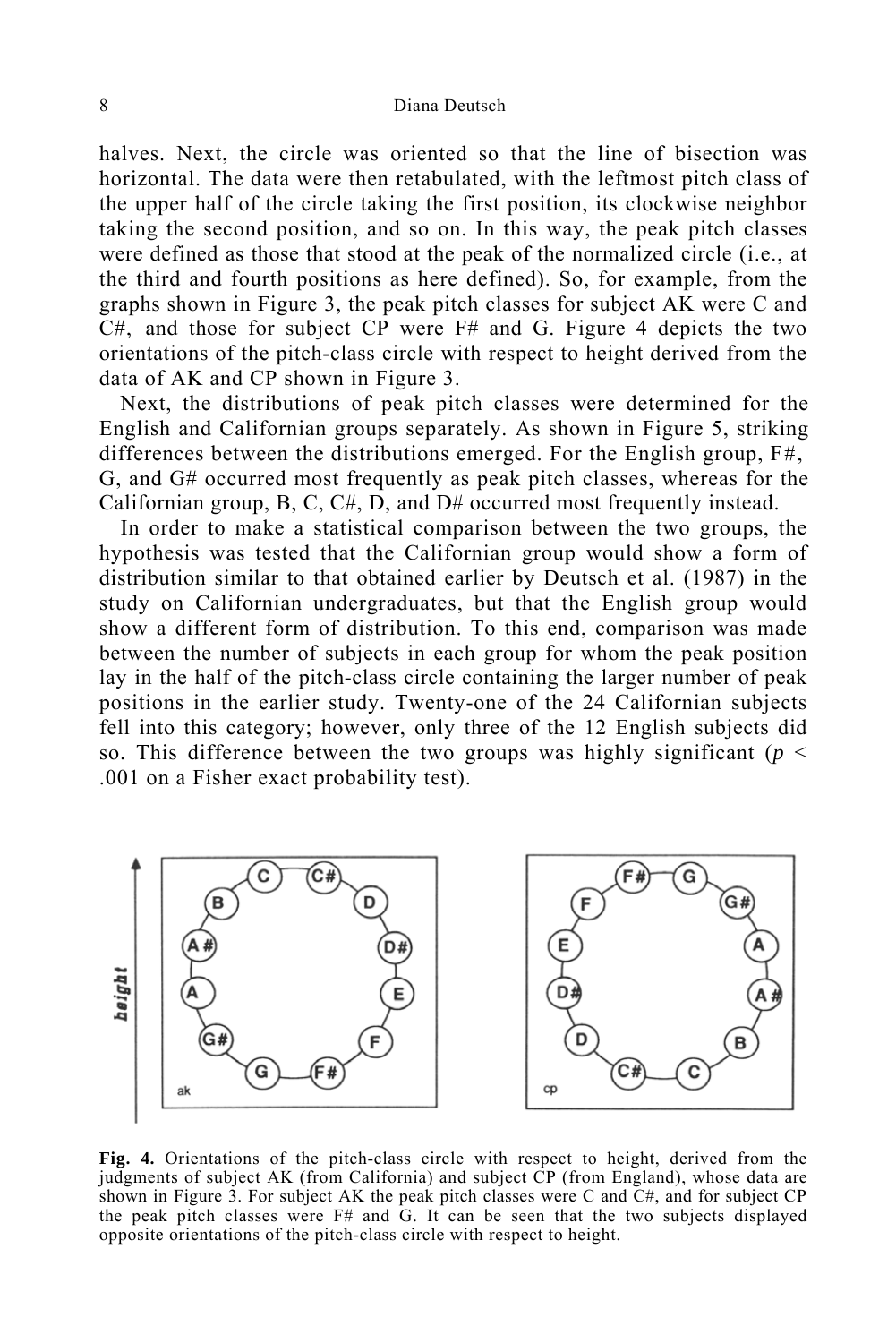

**Fig. 5.** Distributions of peak pitch classes within the English and the Californian subject populations.

In order to examine whether the phenomenon might be related to musical training, the Californian and English groups were each divided into those who had had more than 2 years of training, and those who had not. These subgroups were then compared by using the same criterion. No significant difference emerged on this measure, among either group ( $p > .05$ , on a Fisher exact probability test, in both cases). This is in accordance with the previous results of Deutsch et al. (1987), which showed no effects of musical training on perception of the tritone paradox. In order to examine whether there might be an effect of age, the Californian and English groups were each divided into those who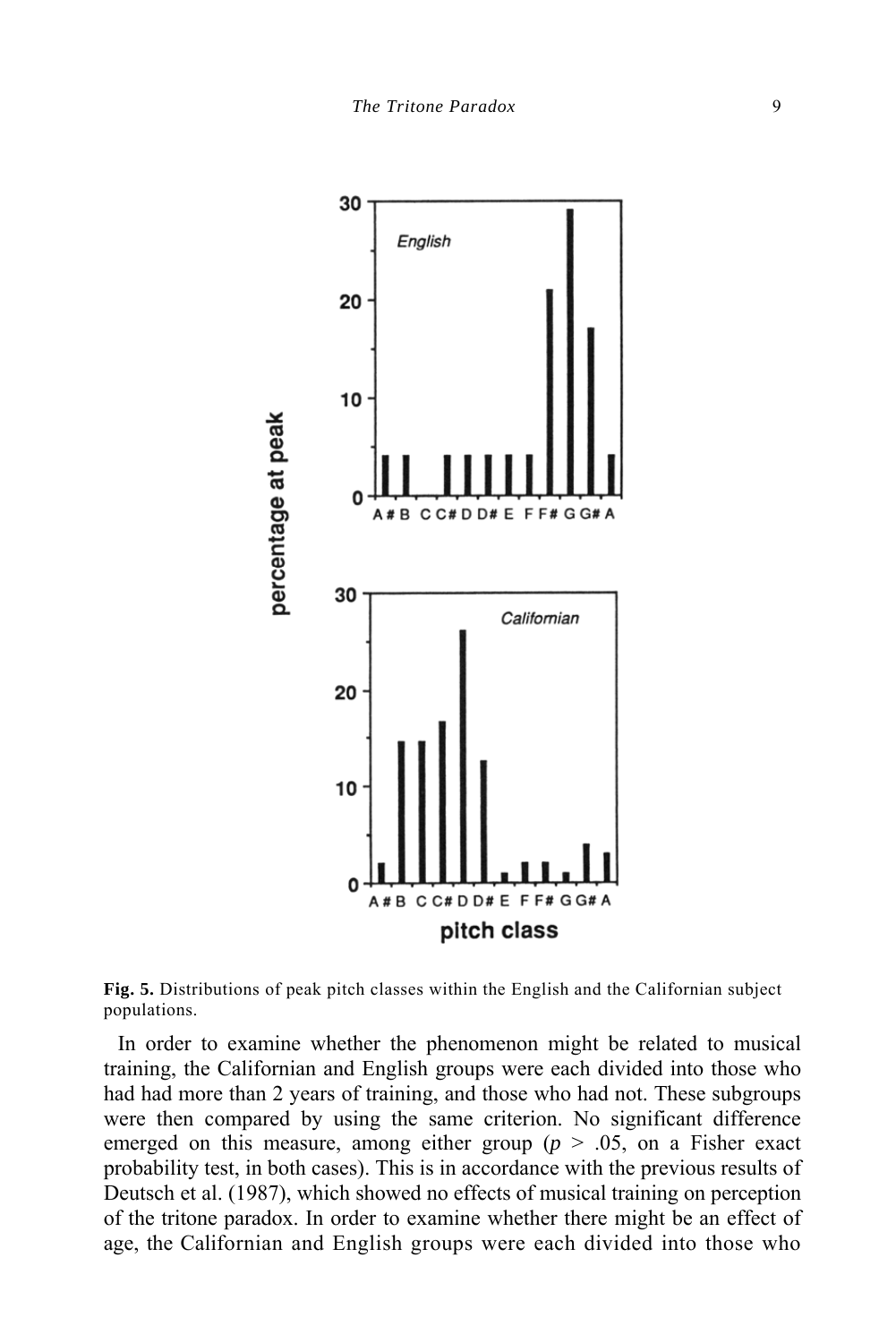were over 22 years of age and those who were under 22 years. Again, no significant difference emerged on this measure, among either group ( $p >$ .05, on a Fisher exact probability test, in both cases). Finally, comparison was made between the male and female subjects in both the Californian and the English groups, and again no significant difference emerged ( $p > .05$  on a Fisher exact probability test, in both cases).

# **Discussion**

The present findings provide strong support for the view that, through a developmental learning process, an individual acquires a representation of the pitch-class circle that has a particular orientation with respect to height. The form of this orientation is derived from exposure to speech sounds produced by others and varies from one linguistic subculture to another. From the present experiment we can conclude that for Californians, the agreed upon orientation of the pitch-class circle is such that the highest position occurs around C# and D. However, for people from southern England, the agreed upon orientation is such that the highest position occurs around G instead. It is assumed that such a template is employed both in the production of speech and in the interpretation of speech produced by others. We can observe that a template that is based on pitch class rather than pitch has the useful feature that it can be invoked by both male and female speakers, even though their voices are in different registers. Further evidence for this hypothesis was provided by the recent findings of Deutsch et al. (1990), described earlier, which showed a significant correspondence between a listener's orientation of the pitch-class circle with respect to height and the pitch classes delimiting his or her octave band for speech.

We may briefly speculate concerning the evolutionary value of such an acquired template. As one possibility, it could be of considerable advantage to determine the emotional state of a speaker through the pitch of his or her voice. A template such as this could serve to provide a common framework against which the pitch of a speaker's voice may be evaluated, so providing evidence concerning his or her emotional state. Such a template might also be involved in the communication of syntactic aspects of speech.

We now briefly discuss the implications of the present results for theories of pitch perception. It has been suggested by others that certain characteristics of pitch perception result from a learning process derived from exposure to complex sounds in the environment. For example, Whit-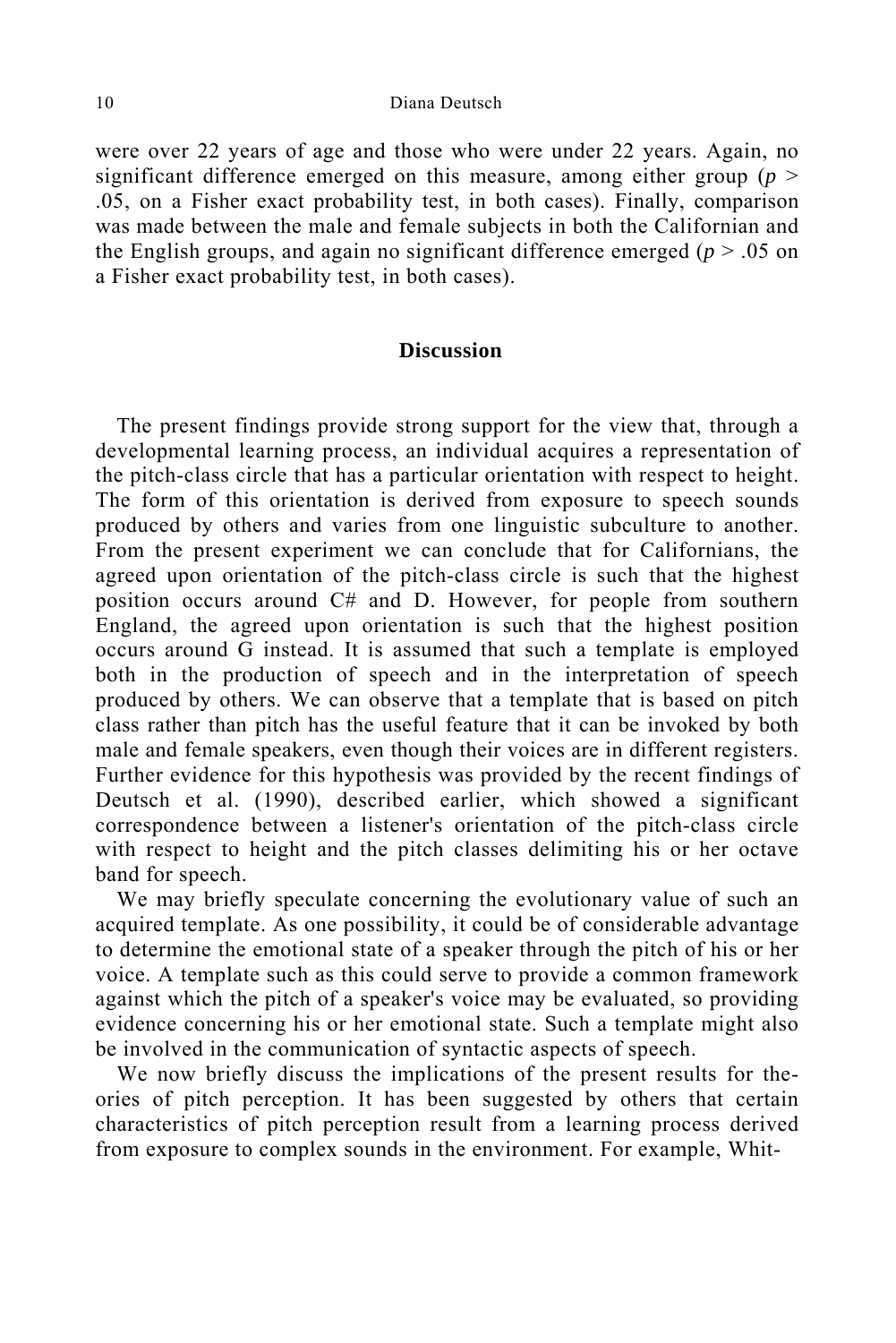field (1967, 1970) suggested that patterns of neural activity resulting from exposure to combinations of harmonics are learned through continuous exposure to such sounds. Thus when presented with a harmonic series, we attribute the fundamental that in our experience has most frequently been associated with such a series. A more specific argument along these lines was made by Terhardt (1974). He proposed that, through exposure to speech sounds early in life, associative links are formed between the harmonic components of these sounds, so that ultimately when a harmonic series is presented, a fundamental (or "virtual pitch") is invoked by the listener. He also proposed that the same learning process accounts for our apprehension of certain intervallic relationships, such as the octave. Most recently, Terhardt (1991) suggested, in agreement with Deutsch et al. (1990), that the tritone paradox could also be the result of a developmental learning process derived from exposure to speech sounds. The present findings provide strong support for such a perceptual learning hypothesis with respect to the tritone paradox. They also lend indirect support to the hypothesis that certain other characteristics of pitch perception might also be based on perceptual learning, although these hypotheses await experimental verification.

Concerning the musical implications of these findings, we can conclude that under certain conditions at least, perception of music can be strongly influenced by the language spoken by the listener. The conditions under which this influence is manifest in natural musical situations remain to be determined. However, other work has shown that the tritone paradox can be produced by using a variety of tone complexes, provided that these contain some ambiguity of height (Deutsch, in press). In addition, related paradoxical effects have been shown to occur in the perception of certain two-part patterns (Deutsch, 1988; Deutsch et al., 1984, 1986): When such patterns are transposed from one key to another, the relative heights of the different pitch classes are preserved, so that there results a perceived interchange of voices. Further, when such patterns are presented in any one key, listeners differ strikingly in terms of which voice is heard as higher and which as lower, again reflecting differing orientations of the pitchclass circle with respect to height. It appears reasonable to conjecture that differences between listeners in perception of these patterns would also depend on linguistic subculture, in the same way as do differences in perception of the tritone paradox.

Another conclusion from the present findings, together with those obtained earlier on this class of paradoxes (Deutsch, 1986, 1987, 1988, 1989; Deutsch et al., 1984, 1986, 1987, 1990), is that, although absolute pitch is generally considered a rare faculty, the large majority of us exhibit a form of absolute pitch in making judgments of these patterns, in that we hear notes as higher or as lower depending essentially on their pitch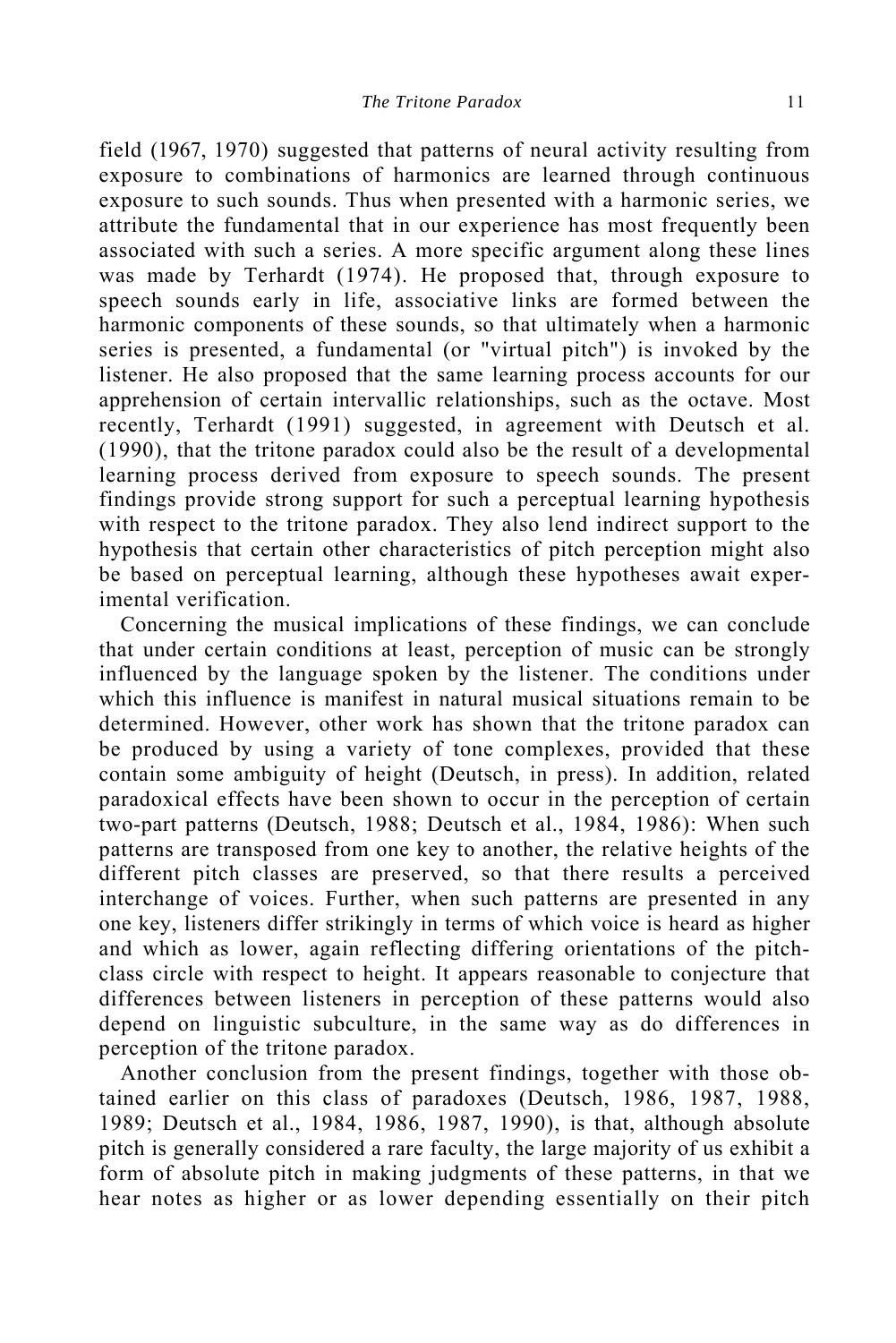classes. A related point has recently been made by Terhardt and Ward (1982) and Terhardt and Seewann (1983). These authors found that musicians were able to determine whether or not well-known passages were played in the correct key, even though most of their subjects did not have absolute pitch as traditionally defined.

In conclusion, the study reported here, coupled with the findings of Deutsch et al. (1990), provides, to the author's knowledge, the first demonstration of an influence of language on music perception. This influence appears to account for differences between listeners in how certain aspects of music are perceived, and we may therefore assume that such differences are cultural rather than innate in origin. In contrast, the handedness correlates that have been obtained with perception of other musical patterns [i.e., the octave and scale illusions (Deutsch,  $1974$ ,  $1975a$ ,  $1975b$ ,  $1983$ )] indicate that differences in music perception can also be based on innate differences at the neurological level.

The finding that two different classes of musical pattern are associated with clear perceptual disagreement leads us to speculate that other such differences might also exist in music perception that have not yet been uncovered. Musical discourse is not precise or accurate enough for such perceptual differences to become apparent through normal communication, and it is only in the laboratory that we can develop a clear idea of what the listener really perceives. The possibility of basic disagreement at the perceptual level therefore should be considered in evaluating the issue of communication between composer, performer, and listener. 2

### **References**

Deutsch, D. An auditory illusion. *Nature,* 1974, *251,* 307-309.

- Deutsch, D. Two-channel listening to musical scales. *Journal of the Acoustical Society of America,* 1975a, *157,* 1156-1160.
- Deutsch, D. Musical illusions. *Scientific American,* 1975b, *233,* 92-104.
- Deutsch, D. The octave illusion in relation to handedness and familial handedness background. *Neuropsychologia,* 1983, *21,* 289-293.
- Deutsch, D. A musical paradox. *Music Perception,* 1986, *3,* 275-280.
- Deutsch, D. The tritone paradox: Effects of spectral variables. *Perception and Psychophysics,* 1987, *41*, 563-575.
- Deutsch, D. The semitone paradox. *Music Perception,* 1988, *6*, 115-132.
- Deutsch, D. Pitch class and octave similarity. *Proceedings of the First International Conference on Music Perception and Cognition.* Kyoto: Japanese Society for Music Perception and Cognition, 1989, pp. 107-112.

Deutsch, D. A link between music perception and speech production. *Journal of the Acoustical Society of America,* 1990, *88*, Suppl. 1, 139.

<sup>2.</sup> This work was first reported in abstract form in Deutsch (1990). The work was supported by grants from the Digital Equipment Corporation and the UCSD Biomedical Research Support Group. The author is grateful to Deborah Faast for help in collecting and tabulating the data.